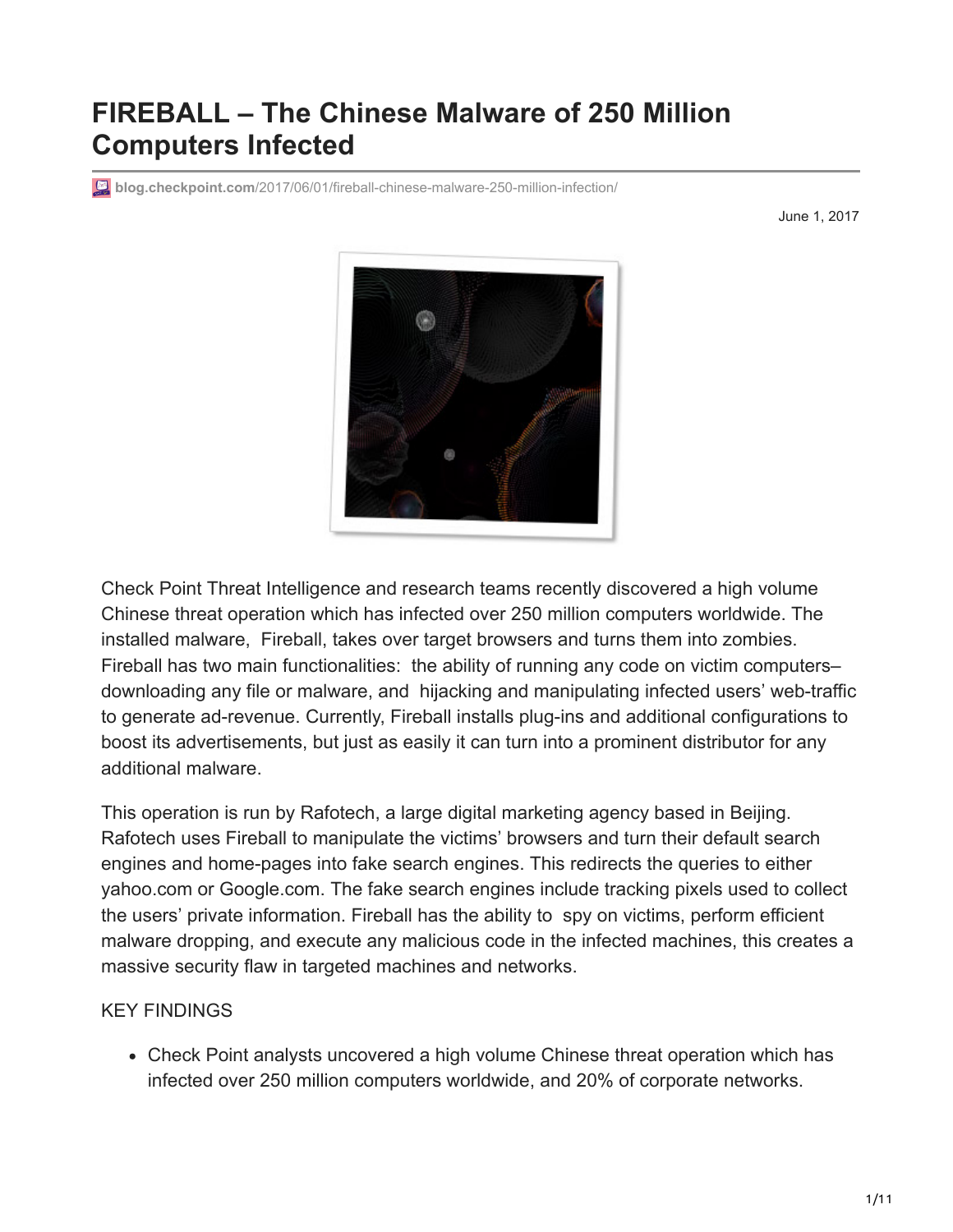- The malware, called Fireball, acts as a browser-hijacker but and can be turned into a full-functioning malware downloader. Fireball is capable of executing any code on the victim machines, resulting in a wide range of actions from stealing credentials to dropping additional malware.
- Fireball is spread mostly via bundling i.e. installed on victim machines alongside a wanted program, often without the user's consent.
- The operation is run by Chinese digital marketing agency.
- Top infected countries are India (10.1%) and Brazil (9.6%)



*Figure 1: Fireball Infection Flow*

# 250 MILLIONS MACHINES AND 20% OF CORPORATE NETWORKS WORLDWIDE INFECTED

The scope of the malware distribution is alarming. According to our analysis, over 250 million computers worldwide have been infected: specifically, 25.3 million infections in India (10.1%), 24.1 million in Brazil (9.6%), 16.1 million in Mexico (6.4%), and 13.1 million in Indonesia (5.2%). The United States has witnessed 5.5 million infections (2.2%).

Based on Check Point's global sensors, 20% of all corporate networks are affected . Hit rates in the US (10.7%) and China (4.7%) are alarming;but Indonesia (60%), India (43%) and Brazil (38%) have much more dangerous hit rates.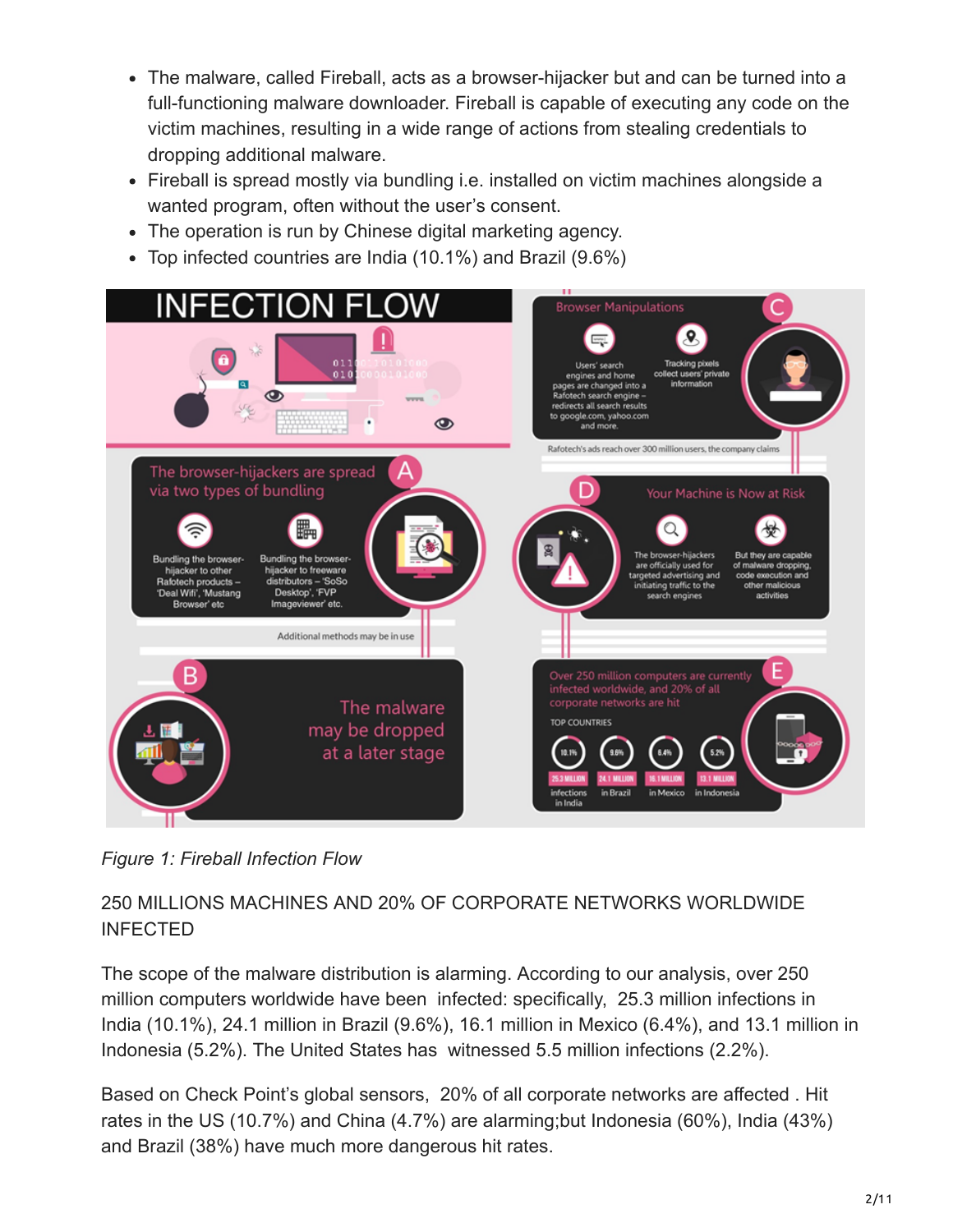Another indicator of the incredibly high infection rate is the popularity of Rafotech's fake search engines. According to Alexa's web traffic data, 14 of these fake search engines are among the top 10,000 websites, with some of them occasionally reaching the top 1,000.



*Figure 2: Fireball Global Infection Rates (darker pink = more infections)*

Ironically, although Rafotech doesn't admit it produces browser-hijackers and fake search engines, it does (proudly) declare itself a successful marketing agency, reaching 300 million users worldwide – coincidentally similar to our number of estimated infections.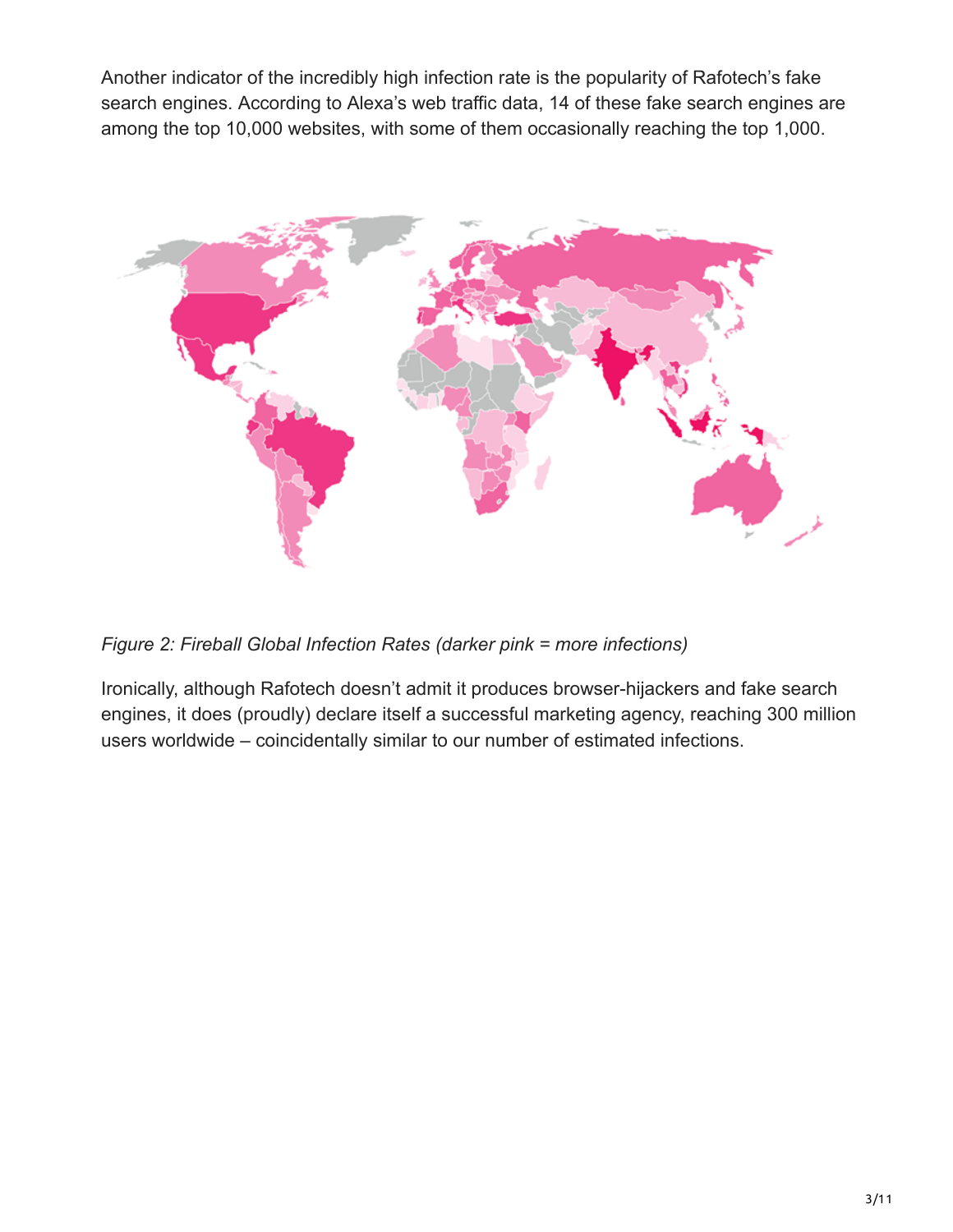

*Figure 3: Rafotech's Advertisement on the Company's Official Website*

## A BACKDOOR TO EVERY INFECTED NETWORK

Fireball and similar browser-hijackers are hybrid creatures, half seemingly legitimate software (see the **GOING UNDER THE RADAR** section), and half malware. Although Rafotech uses Fireball only for advertising and initiating traffic to its fake search engines, it can perform any action on the victims' machines These actions can have serious consequences. How severe is it? Try to imagine a pesticide armed with a nuclear bomb. Yes, it can do the job, but it can also do much more.

These browser-hijackers are capable on the browser level. This means that they can drive victims to malicious sites, spy on them and conduct successful malware dropping.

From a technical perspective, Fireball displays great sophistication and quality evasion techniques, including anti-detection capabilities, multi-layer structure and a flexible C&C– it is not inferior to a typical malware.

Many threat actors would like to have a fraction of Rafotech's power, as Fireball provides a critical backdoor, which can be further exploited.

## GOING UNDER THE RADAR

While the distribution of Fireball is both malicious and illegitimate, it actually carries digital certificates imparting them a legitimate appearance. Confused? You should be.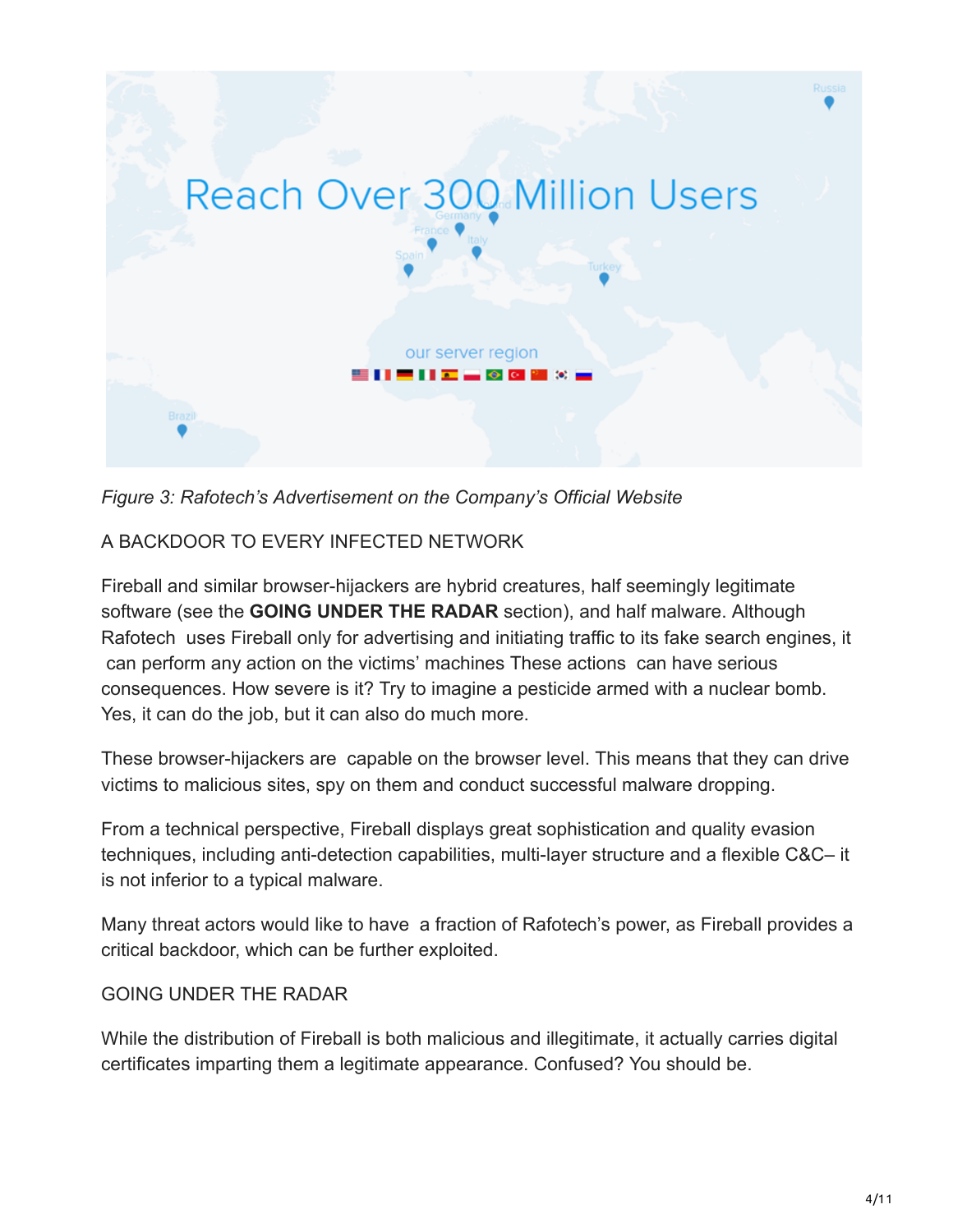Rafotech carefully walks along the edge of legitimacy, knowing that adware distribution is not considered a crime like malware distribution is. How is that? Many companies provide software or services for free, and make their profits by harvesting data or presenting advertisements. Once a client agrees to the installment of extra features or software to his/her computer, it is hard to claim malicious intent on behalf of the provider.

This gray zone led to the birth of a new kind of monetizing method – bundling. Bundling is when a wanted program installs another program alongside it, sometimes with a user's authorization and sometimes without. Rafotech uses bundling in high volume to spread Fireball.



Figure 4: Bundling in Action

*Figure 4: Bundling in Action*

According to our analysis, Rafotech's distribution methods appear to be illegitimate and don't follow the criteria which would allow these actions to be considered naïve or legal. The malware and the fake search engines don't carry indicators connecting them to Rafotech, they cannot be uninstalled by an ordinary user, and they conceal their true nature.

So how do they carry digital certificates? One possibility is that issuers make their living from providing certificates, and small issuers with flexible ethics can enjoy the lack of clarity in the adware world's legality to approve software such as Rafotech's browser-hijackers. THE INFECTION MODEL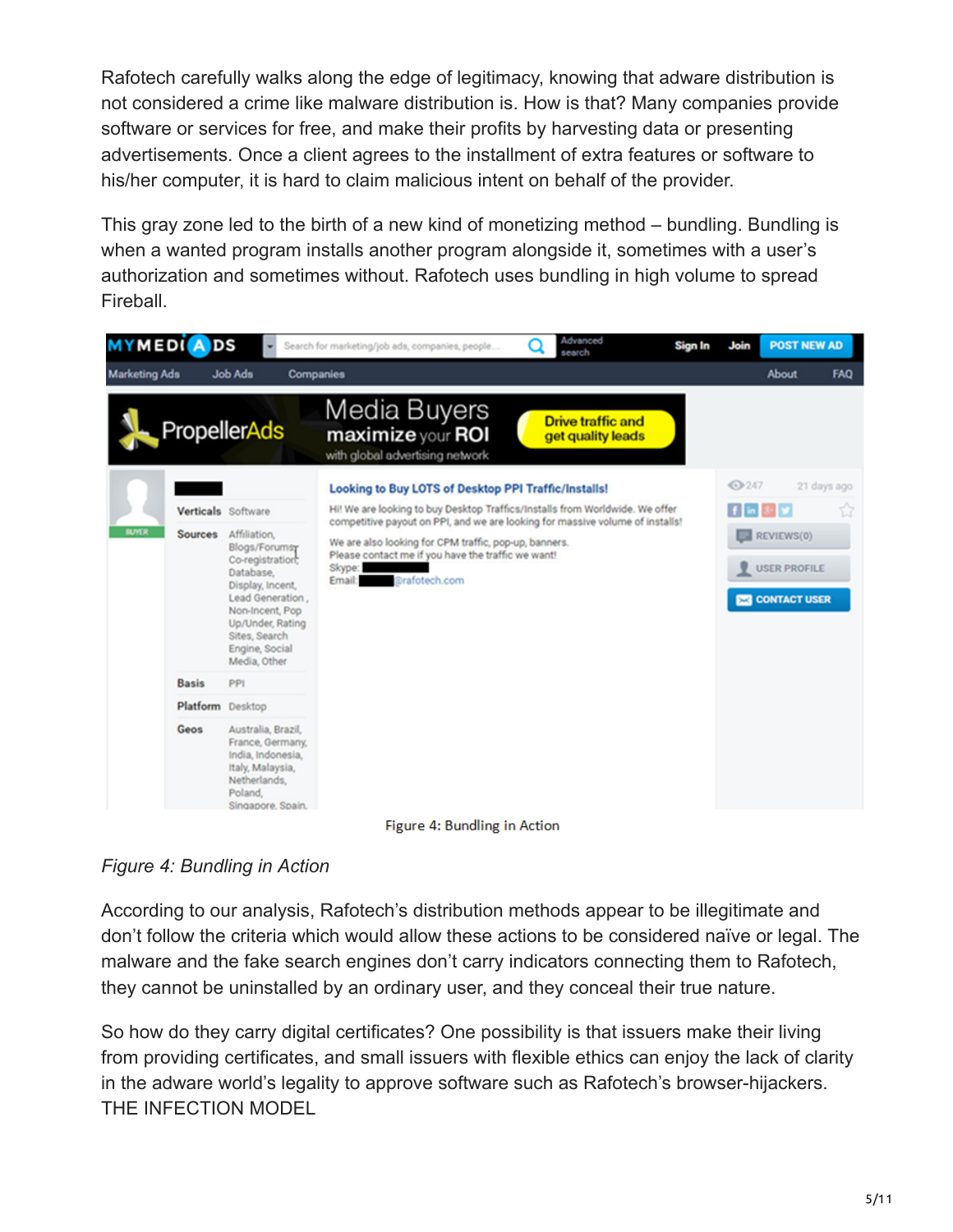As with other types of malware, there are many ways for Fireball to spread. We suspect that two popular vectors are bundling the malware to other Rafotech products – Deal Wifi and Mustang Browser – as well as bundling via other freeware distributors: products such as "Soso Desktop", "FVP Imageviewer" and others.

It's important to remember that when a user installs freeware, additional malware isn't necessarily dropped at the same time. If you download a suspicious freeware and nothing happens on the spot, it doesn't necessarily mean that something isn't happening behind the scenes.

Furthermore, it is likely that Rafotech is using additional distribution methods, such as spreading freeware under fake names, spam, or even buying installs from threat actors.

As with everything in the internet, remember that there are no free lunches. When you download freeware, or use cost-free services (streaming and downloads, for example), the service provider is making profit somehow. If it's not from you or from advertisements, it will come from somewhere else.



*Figure 5: Deal Wifi Installation Screen*

#### HOW CAN I KNOW IF I AM INFECTED?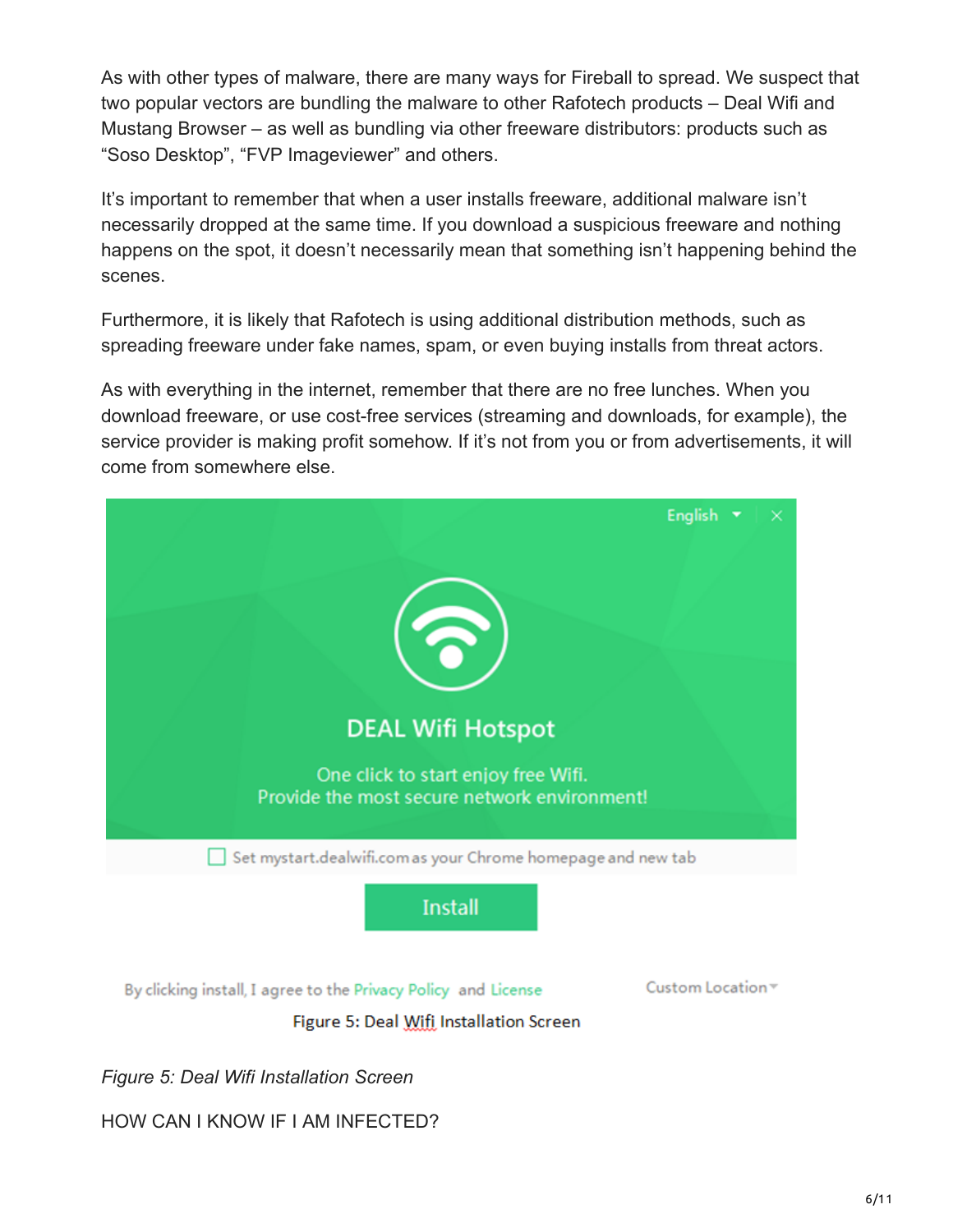To check if you're infected, first open your web browser. Was your home-page set by you? Are you able to modify it? Are you familiar with your default search engine and can modify that as well? Do you remember installing all of your browser extensions?

If the answer to any of these questions is "NO", this is a sign that you're infected with adware. You can also use a recommended adware scanner, just to be extra cautious.



*Figure 6: trotux.com; a Fake Search Engine Run by Rafotech*

THE RED BUTTON IN THE WRONG HANDS

It doesn't take much to imagine a scenario in which Rafotech decides to harvest sensitive information from all of its infected machines, and sell this data to threat groups or business rivals. Banking and credit card credentials, medical files, patents and business plans can all be widely exposed and abused by threat actors for various purposes. Based on our estimated infection rate, in such a scenario, one out of five corporations worldwide will be susceptible to a major breach. Severe damage can be caused to key organizations, from major service providers to critical infrastructure operators to medical institutions. The potential loss is indescribable, and repairing the damage caused by such massive data leakage (if even possible) could take years.

Rafotech holds the power to initiate a global catastrophe and it is not alone. During our research we've tracked down additional browser-hijackers that, to our understanding, were developed by other companies. One such company is ELEX Technology, an Internet Services company also based in Beijing produces products similar to those of Rafotech.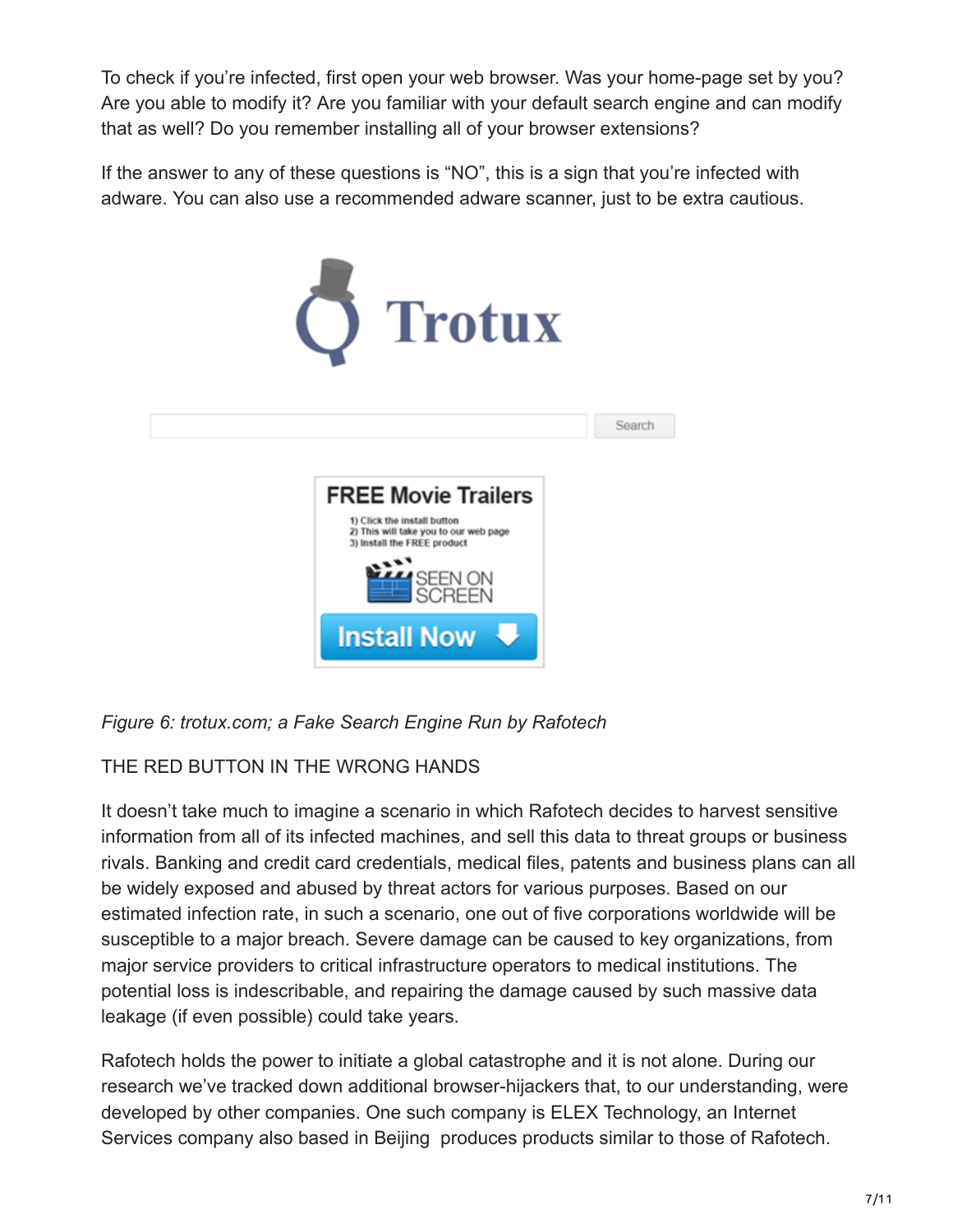Several findings lead us to suspect that the two companies are related, and may be collaborating in the distribution of browser-hijackers or in trading customers' traffic. For example, an adware developed by ELEX, named YAC ("Yet Another Cleaner") is suspected to be connected to Rafotech's operation, dropping its browser-hijackers.

## **CONCLUSION**

In this research we've described Rafotech's browser-hijackers operation – possibly the largest infection operation in history. We believe that although this is not a typical malware attack campaign, it has the potential to cause irreversible damage to its victims as well as worldwide internet users, and therefore it must be blocked by security companies.

The full distribution of Fireball is not yet known, but it is clear that it presents a great threat to the global cyber ecosystem. With a quarter billion infected machines and a grip in one of every five corporate networks, Rafotech's activities make it an immense threat.

## HOW DO I REMOVE THE MALWARE, ONCE INFECTED?

To remove almost any adware, follow these simple steps:

1. Uninstall the adware by removing the application from the Programs and Features list in the Windows Control Panel.

For Mac OS users:

- 1. Use the Finder to locate the Applications
- 2. Drag the suspicious file to the Trash.
- 3. Empty the Trash.

Note – A usable program is not always installed on the machine and therefore may not be found on the program list.

- 1. Scan and clean your machine, using:
- Anti-Malware software
- Adware cleaner software
- 1. Remove malicious Add-ons, extensions or plug-ins from your browser:

On Google Chrome:

- a. Click the Chrome menu icon and select Tools > Extensions.
- b. Locate and select any suspicious Add-ons.
- c. Click the trash can icon to delete.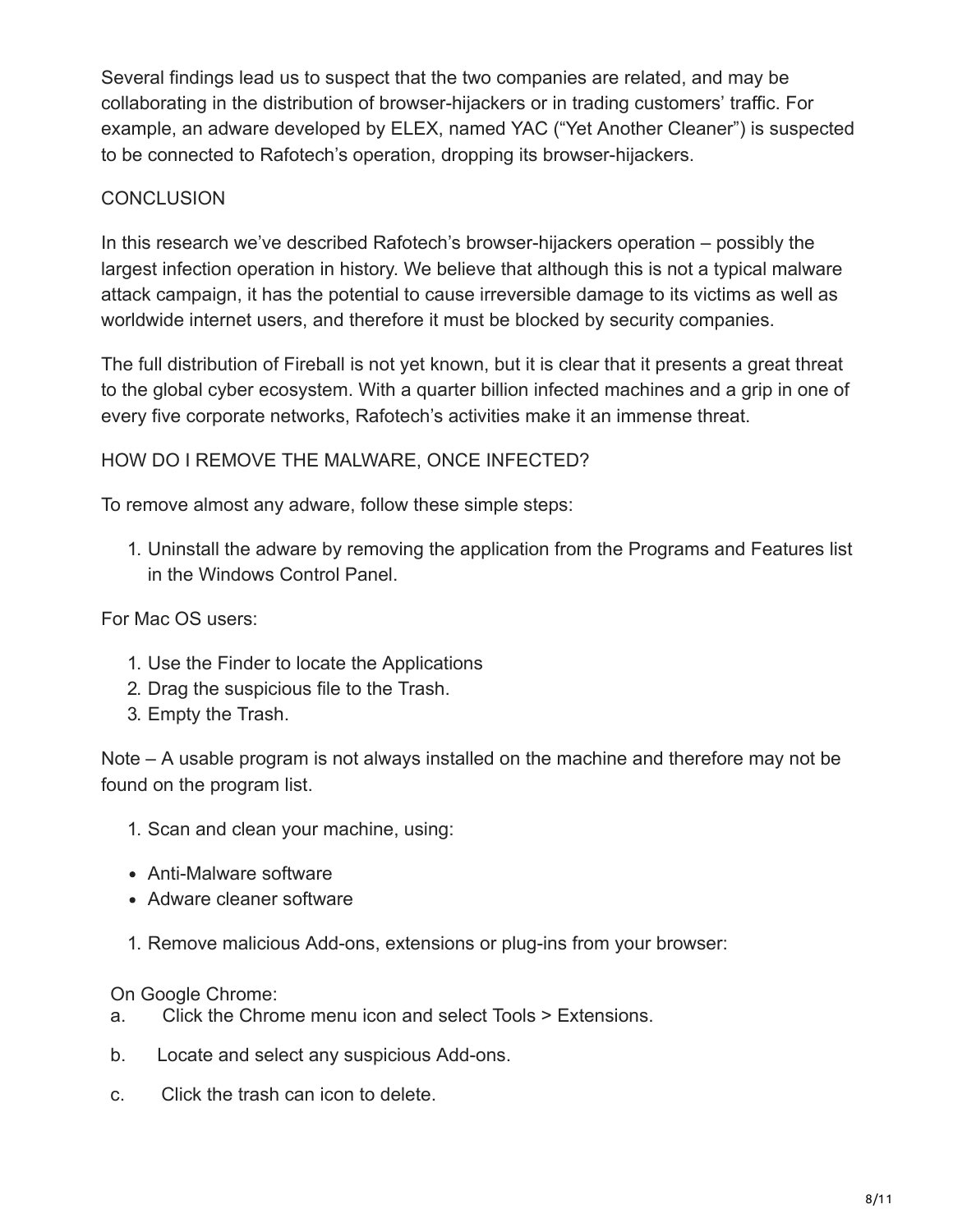On Internet Explorer:

- a. Click the Setting icon and select Manage Add-ons.
- b. Locate and remove any malicious Add-ons.

On Mozilla Firefox:

- a. Click the Firefox menu icon and go to the Tools tab.
- b. Select Add-ons > Extensions.

A new window opens.

- c. Remove any suspicious Add-ons.
- d. Go to the Add-ons manager > Plugins.
- e. Locate and disable any malicious plugins.

On Safari:

- a. Make sure the browser is active.
- b. Click the Safari tab and select preferences.

A new window opens.

- c. Select the Extensions tab.
- d. Locate and uninstall any suspicious extensions.
	- 1. Restore your internet browser to its default settings:

On Google Chrome:

- a. Click the Chrome menu icon, and select Settings.
- b. In the On startup section, click Set Pages.
- c. Delete the malicious pages from the Startup pages list.
- d. Find the Show Home button option and select Change.
- e. In the Open this page field, delete the malicious search engine page.
- f. In the Search section, select Manage search engines.
- g. Select the malicious search engine page and remove from the list.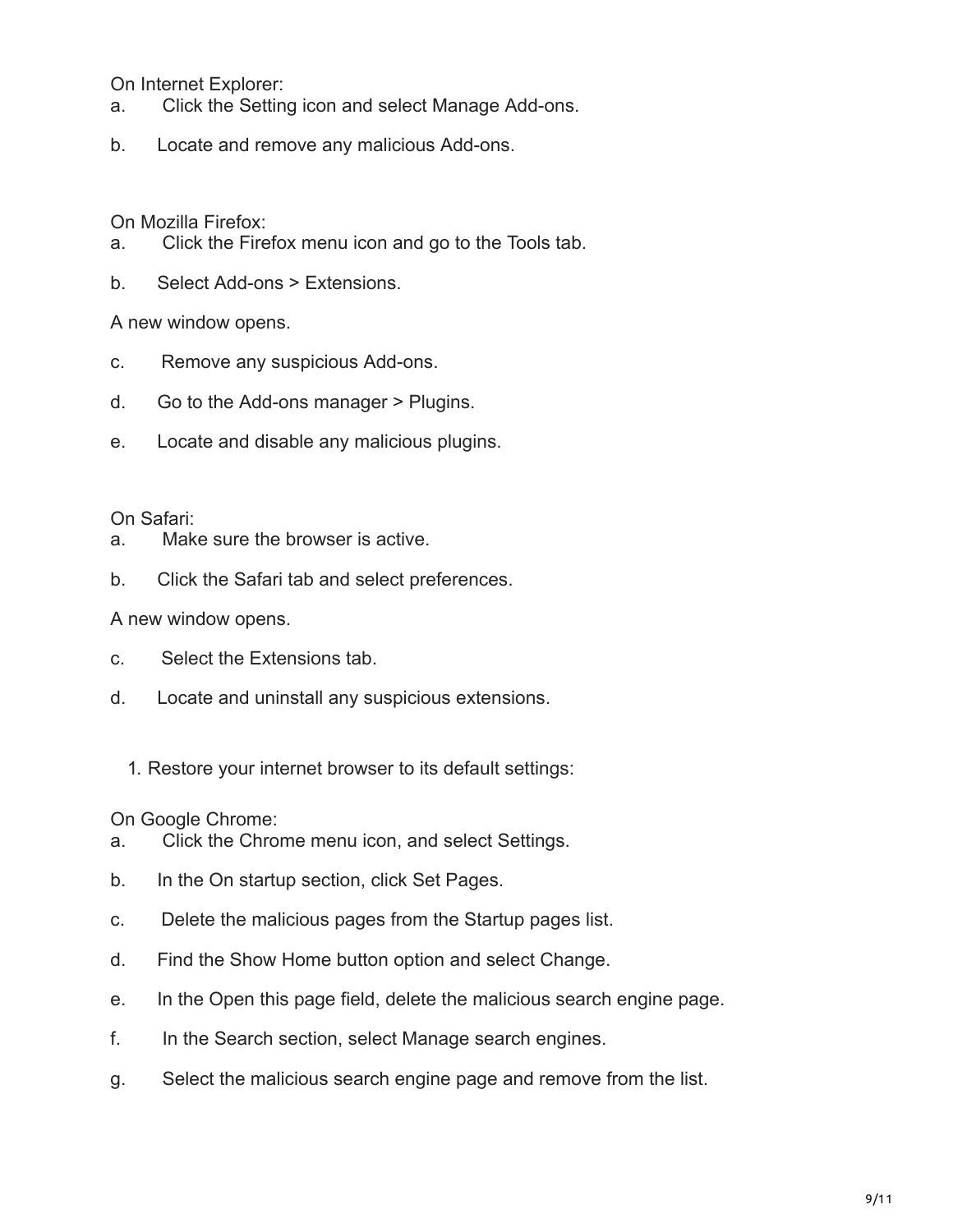On Internet Explorer:

a. Select the Tools tab and then select Internet Options.

A new window opens.

- b. In the Advanced tab, select Reset.
- c. Check the Delete personal settings box.
- d. Click the Reset button.

On Mozilla Firefox:

- a. Enable the browser Menu Bar by clicking the blank space near the page tabs.
- b. Click the Help tab, and go to Troubleshooting information.

A new window opens.

c. Select Reset Firefox.

On Safari:

a. Select the Safari tab and then select Preferences.

A new window opens.

b. In the Privacy tab, the Manage Website Data… button.

A new window opens.

c. Click the Remove All button.

#### INDICATORS OF COMPROMISE

#### **C&C addresses**

- attirerpage[.]com
- s2s[.]rafotech[.]com
- trotux[.]com
- startpageing123[.]com
- funcionapage[.]com
- universalsearches[.]com
- thewebanswers[.]com
- nicesearches[.]com
- youndoo[.]com
- giqepofa[.]com
- mustang-browser[.]com